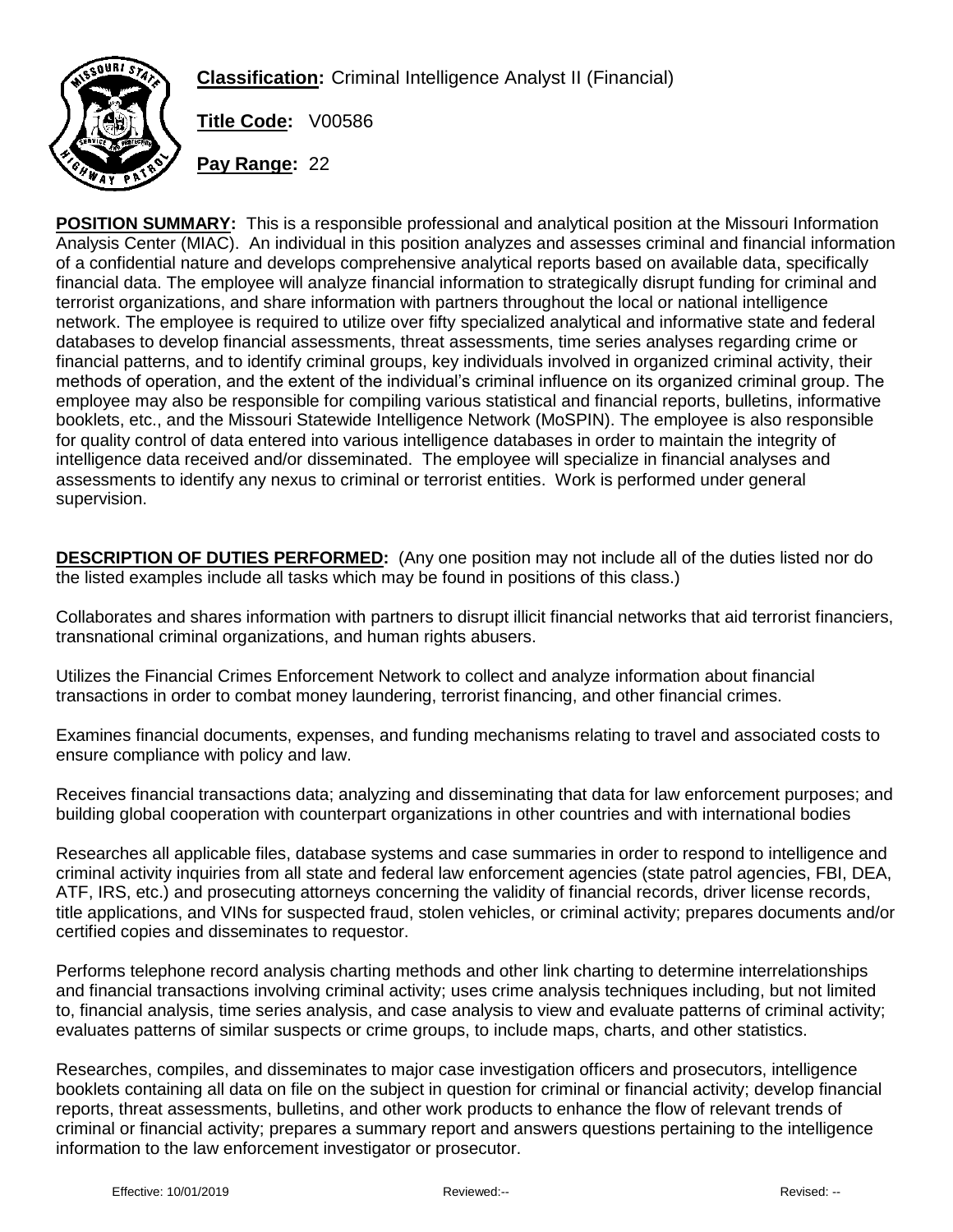## **Classification:** Criminal Intelligence Analyst II (Financial) **Page 2** Page 2

Serves as a liaison between the Patrol and other state agencies, specifically with DOR and law enforcement personnel, to answer questions regarding policies and procedures related to motor vehicle titling, driver license records, etc.

Examines towed vehicle entries received by the troops and checks databases for stolen or latest owner information.

Notifies DOR when documentation gives suspicion that one person is committing identity theft by utilizing different social security numbers, names, etc.

Reviews driver license photos to determine similarities with a suspect; compares signatures and other similar characteristics, and forwards information to requesting agency or officer.

Accumulates certified copies, title histories, driver license records, etc., for DOR to process and forward to requesting agency or officer; notifies agency or officer, via teletype or email, that request is being processed.

Receives and transmits motor vehicle and driver license information, administrative messages, etc., from and to other law enforcement agencies, license bureaus, reciprocity, etc., via teletype, email, telephone, facsimile, etc.

Creates photo lineups for investigating officers utilizing various state and/or federal databases.

Monitors Computer Aided Dispatch (CAD) machine, teletypes, and MIAC mail to stay abreast of any developing situations, including homicides, officer safety issues, highway closures, severe weather conditions, etc; determines how the information should be disseminated to the approved audience and takes appropriate action.

Develops financial reports, threat assessments, bulletins and other MIAC alert work products in a timely manner to enhance the flow of relevant trends of criminal and financial activity; determines which individuals or groups need the information based on the level of intelligence contained in the product; and then disseminates to the appropriate audience.

Prepares weekly and monthly publications and various brochures detailing trends in criminal financial activity, drug trafficking, gang related information, received by the Patrol and other state and national law enforcement intelligence agencies; disseminates the publications to various local, state, and federal law enforcement agencies for informative purposes.

Rotates with other analysts within the division to be on standby to respond to emergency situations.

Serves as liaison and centralized communications channel for MoSPIN (Missouri Statewide Intelligence Network).

Gives permissions and assigns user name and passwords.

Audits, educates and trains users regarding information available through MoSPIN.

Monitors and maintains the integrity of data entered into MoSPIN from Patrol and other law enforcement agencies by deleting or adding information, correcting duplicate entries; confirms entries into MoSPIN are 28 CFRPart 23 compliant.

Performs other financial work-related duties as assigned.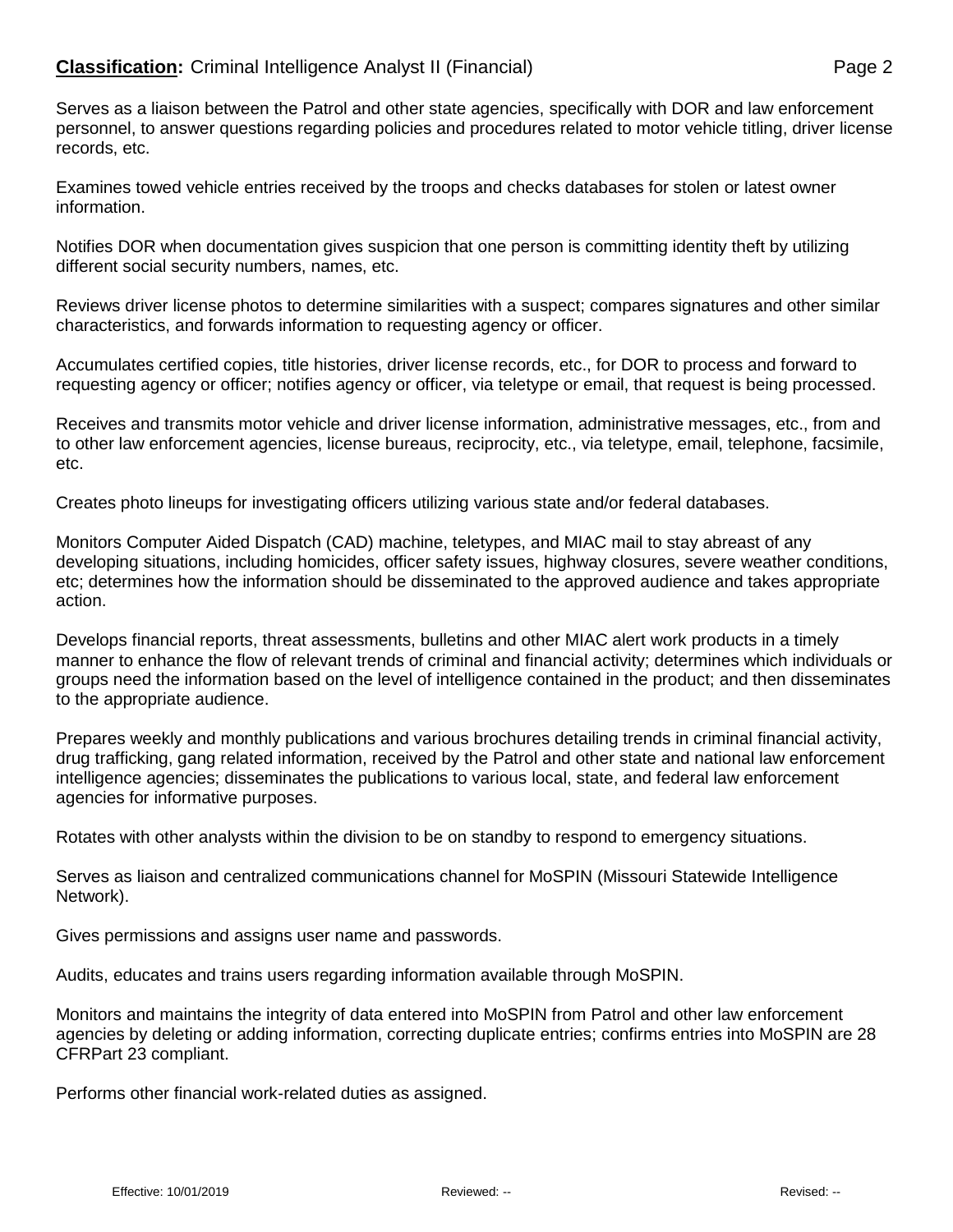**REQUIRED KNOWLEDGE, SKILLS, AND ABILITIES:** Thorough knowledge of Federal financial grant requirements and protocols for sub-award requests/modifications.

Thorough knowledge of OA coding practices and procedures necessary to operate within SAM II.

Thorough knowledge of law enforcement terminology and narcotics investigative techniques.

Thorough knowledge in the collection, analyzing and dissemination of criminal intelligence information.

Thorough knowledge of modern office databases, (Microsoft Excel, Lotus Notes).

Thorough knowledge of DOR's Motor Vehicle and Driver License Bureaus policies and procedures regarding the dissemination of their records.

Thorough knowledge of Missouri Sunshine Law and Privacy Act.

Ability to examine financial records to detect and trace fraudulent transactions.

Ability to assist investigators with interviewing suspects to obtain information relating to financial matters.

Ability to track expenditures and ensure compliance with relevant policies and laws.

Ability to properly handle, store, secure, destroy, and mark classified and other sensitive documents.

Ability to work in a secure operating environment with access to classified and sensitive information.

Ability to research a voluminous amount of databases in order to find information on individuals utilizing very little previous information on the subject (e.g., telephone number only, last name, alias, etc.).

Ability to perform tedious intelligence searches while maintaining high quality control and proof reading skills in the performance of job tasks.

Ability to read English effectively.

Ability to communicate in English clearly and concisely, both orally and in writing.

Ability to work under extreme pressure and time limits.

Ability to multitask and determine high priority tasks in accomplishment of daily duties.

Ability to analyze intelligence information, submitted documents and statistical data present findings of fact in written and graphic form.

Ability to prepare and provide both oral and written presentations to large groups of both civilian and law enforcement professional.

Ability to organize, prioritize and plan work effectively. Ability to gather, assemble, correlate and analyze facts, and devise solutions to problems.

Ability to display a professional appearance and demeanor consistent with the expectations of the Missouri State Highway Patrol.

Ability to represent the Highway Patrol on panels, committees, task forces etc., working on Missouri's drug issues and other criminal activities.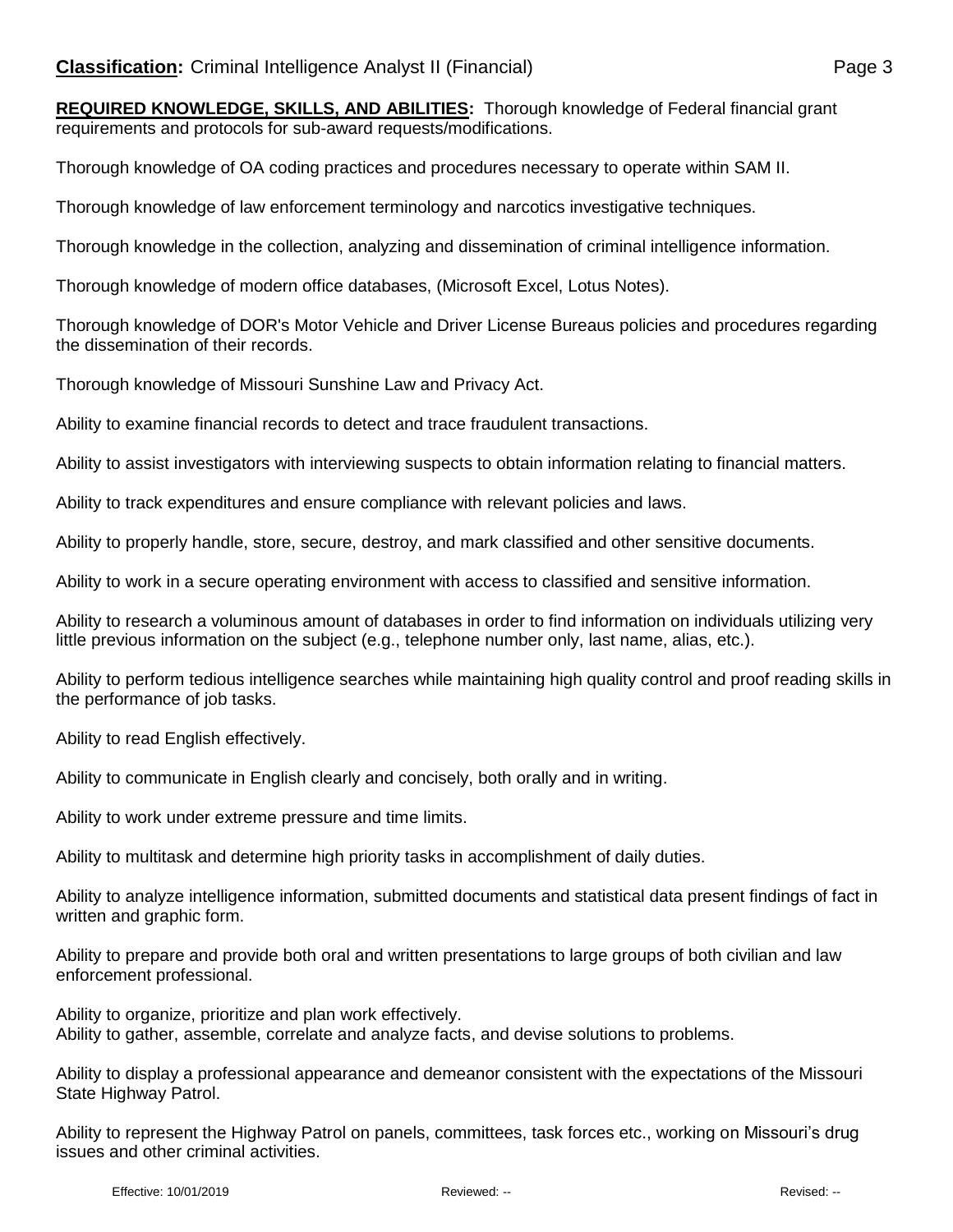Ability to prepare highly technical and detailed threat assessments and surveys regarding crime in the state of Missouri.

Ability to operate basic office equipment as detailed in the description of duties.

Ability to handle restricted and confidential information in a professional manner and maintain the information as such.

Ability to establish and maintain harmonious working relations with others.

Ability to work with material that may be of a sexual nature relating to criminal activity (e.g., written material, photographs, and/or verbal language, etc.).

Ability to work hours as assigned.

**MINIMUM EXPERIENCE AND EDUCATION REQUIRED:** (The following represents the minimum qualifications used to accept applicants, provided that equivalent substitution will be permitted in case of deficiencies in either experience or education.)

Bachelor's Degree in business, finance, accounting, or criminal justice, and two years' experience with a criminal justice, military or government intelligence agency or criminal intelligence network organization, or in a business, financial, or academic environment, compiling financial data and managing financial/managerial accounting transactions.

## OR

Six years' experience with a criminal justice, military or government intelligence agency or criminal intelligence network organization, or in a business, financial, or academic environment, compiling financial data and managing financial/managerial accounting transactions.

OR

Two years as a Financial Criminal Intelligence Analyst I with the Patrol.

**NECESSARY SPECIAL REQUIREMENTS:** Must complete courses associated with the Certified Fraud Examiner's certification within one year of employment.

Maintain MULES Certification.

Must be a resident of Missouri at the time of appointment.

Must successfully complete Foundations of Intelligence Analysis Training (FIAT) within a period not to exceed six months after appointment (or as soon as course enrollment is available).

Must pass a comprehensive background check necessary to have access to criminal intelligence and other information in the Missouri State Highway Patrol.

Must obtain a secret level Department of Homeland Security background/clearance or other federal background/clearance of equal security level.